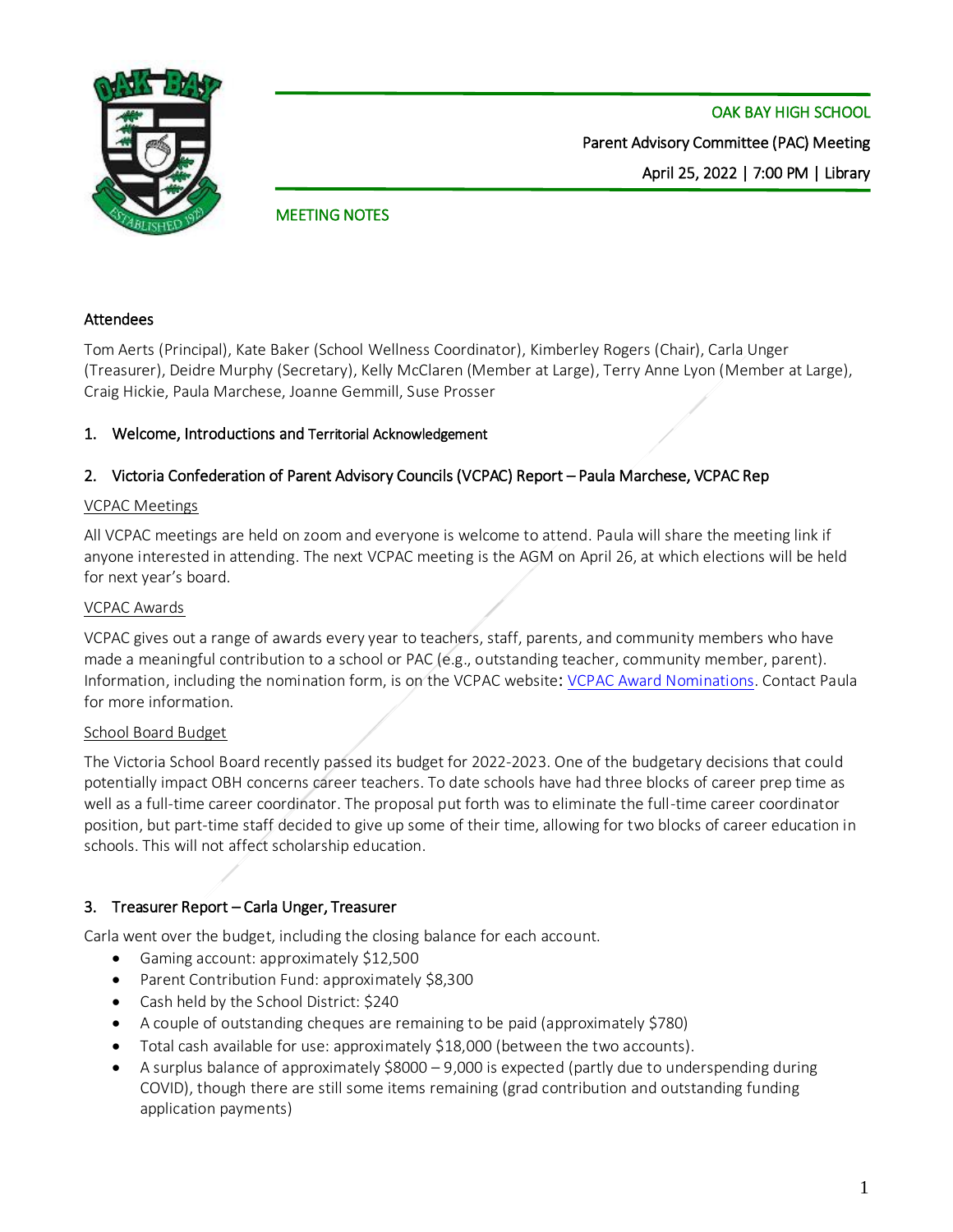- Carla and Tom will follow up with applicants who received PAC funding but have not yet submitted receipts (deadline is May 31).
- Tom will follow up with Mr Hamilton re the Coast Salish artist who was scheduled to come into the school. Funding for the artist's visit could be rolled over for next year if it didn't work this year.

## 4. Wellness Program Update – Kate Baker, School Wellness Coordinator

Kate Baker, the School Wellness Coordinator, provided an update on school wellness since the start of Semester 2. In response to one of the school goals (to create an inclusive school environment with a focus on learners' overall wellness), she has been tasked with developing a comprehensive, whole-school wellness program (for grades 9 – 12) to be implemented in September 2022. Currently the health curriculum follows the Ministry of Education's requirements for grade 9 and 10 PHE. A similar curriculum for the senior grades does not exist. Kate has developed a health and wellness curriculum for grades 11 and 12 that builds on the grade 9 and 10 curriculum. The program will be built into the senior grades through workshops and assemblies, and delivered by teachers and outside agencies. The idea is to revisit topics with different voices, and to have an age-appropriate focus.

The grade 9/10 curriculum was adapted from BC Ministry of Education Physical and Health Education Curriculum Guidelines. However, while students in grades 9 and 10 receive information related to health, students in grades 11 and 12 do not. Another concern is that students in the lower grades may not all be ready for the information they receive, while when they are ready (in the senior grades), they don't receive any health education. It is also the case that students' needs, experiences, and curiosities change as they get older. For example, while in grade 9 the curriculum might focus on what a healthy friendship looks like, in higher grades it may evolve into what healthy intimate partner relationships look like. Students in the senior grades are missing information to help them assess risk, solve problems and seek help when needed.

The solution put forward was to design a program for the senior grades that extends the learning students experience in grades 9 and 10. The program will be delivered through workshops and assemblies, with teachers and outside agencies, as well as Career-Life Education (CLE) and English teachers (as all students in grades 11 and 12 take English).

There will be two separate programs:

- 1) G  $9 10$  (delivered in PE)
- 2) G 11/12 (delivered during English lessons, CLE, and grade-wide assemblies)

# Grade 11 program

- 1) Sexual health literacy Questions and answers with Island Sexual Health presenter. Driven by student needs/questions.
- 2) Substance use and misuse MADD presentation and follow-up activities
- 3) Consent and healthy relationships Step 1 workshop with Project Respect designed by the Project Respect team out of the Victoria Sexual Assault Centre.
- 4) Mental health literacy Stigma Free Society<https://stigmafreesociety.com/> (student mental health tool kit)
- 5) Anti-bullying Be more than just a Bystander Program with the BC Lions

# Grade 12 program

1) Sexual health literacy – Questions and answers with an Island Sexual Health presenter. Driven by student needs/questions.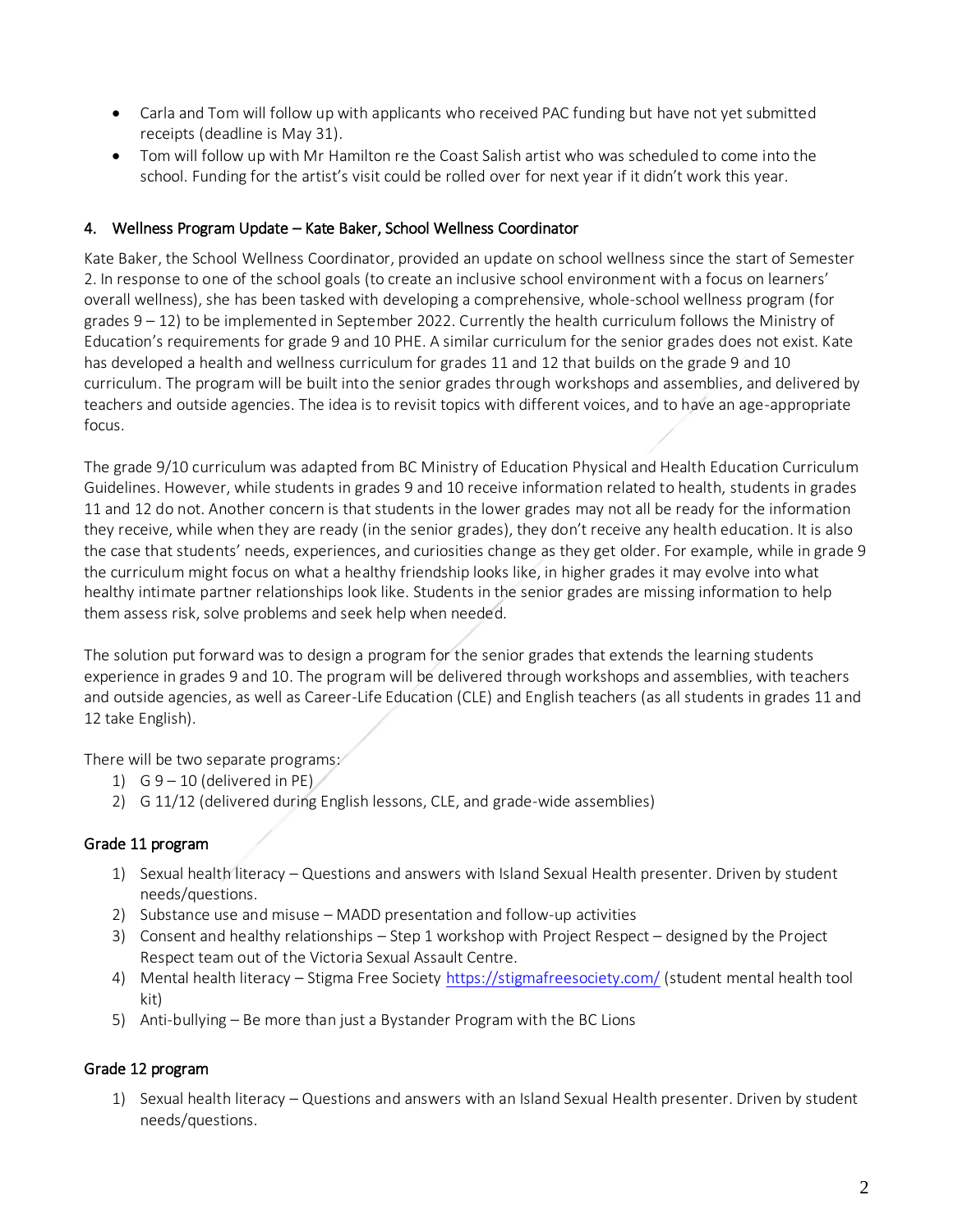- 2) Harm reduction Scenarios and solutions workshop with the school police liaison officer. Due to Covid, many students may not have been in large-group settings such as parties, and so may not know how to navigate them (or the attendant pressures they present). The school police liaison officer has put together a series of common scenarios she's come across in the community involving high school students. Students will go over the scenarios in small groups and discuss potential solutions/ways to respond. Kate and the police liaison officer are conducting a dry-run of the workshop in a couple of weeks with a Psych 12 class, as well as a girls' PE 11/12 class. Revisions will be made to the materials based on student feedback.
- 3) Step 2 of Project Respect small groups workshop (Victoria Sexual Assault Centre)
- 4) Mental Health Literacy Stigma Free Society presentations by people with lived experience
- 5) Substance use and misuse ICBC presentation

#### safeteen program

The school would like to offer the safeteen program <http://www.safeteen.ca/#special-offer> to students in grades 9 – 12. Run across BC, the program aims to 'transform the youth culture of emotional survival and fear, into a culture of empowerment and safety in all schools and communities across the globe'. The program includes learning on the following topics, among others:

- Assertiveness and empowerment skills
- Fear and anger management
- Bullying
- Sexual harassment

The plan is to offer Level 1 of the two-level safeteen program to grade 9s from September 2022 (which would be approximately half the cost), or to offer Levels 1 and 2 to both grades 9 and 10.

The safeteen program is expensive (\$475 / hour per class), so the school would need to look at ways to fund it. Many of the other workshops, activities, and resources that comprise the wellness curriculum are free of cost (or minimal cost – eg donations), including Project Respect, ICBC road safety speakers, and the Stigma-Free Society.

Discussion / questions re ways to fund the safeteen program:

- Could a fee for the program be a line option on school cash online? *This is a possibility but would need to consider how to phrase it so parents would know what they were contributing to. Could raise awareness of the program, e.g. through a town hall.*
- Could the school contribute along with the PAC? *It would be a big commitment for the PAC; along with funding for athletics, it would take up the entire budget)*
- Is there opportunity for outside funding or grants? Is Oak Bay leading the way in terms of development of a health and wellness program for grades 11 and 12? *We're making something concrete for all four grades. No other school has created a program like this – others have developed one-offs, but not an entire program.*
- Could do a fundraising campaign with Connect to Care to offset the cost of the safeteen program.
- Could we get UVic or other institutions involved to look at the impact of the program? *Kate has been in touch with UVic. Students there have to complete a consent workshop. Kate will share the program with the person at UVic again and get her feedback.*

#### Other questions

• Could the information/workshops students receive be given to the PAC? *This could be discussed. In the meantime, parents can have access to the scenarios (described above), and the school police liaison officer is coming to the May PAC meeting, so parents can ask questions then.*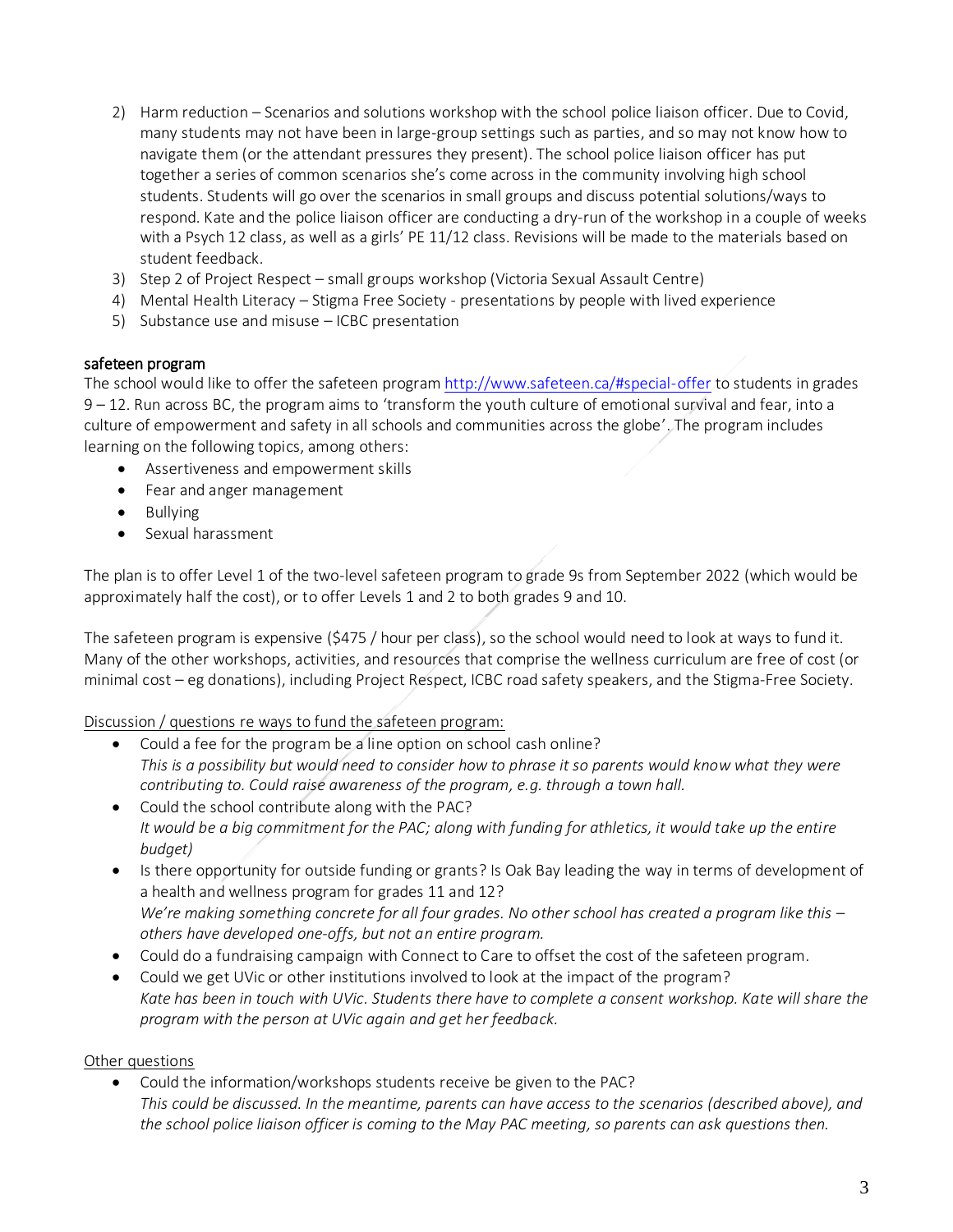- Is the party program still offered? Where do they get their funding from? *It's been a couple of years. Research shows that presenting students with a lot of fear-based information may not work. Funding is from ICBC*. *The party program is for grade 10.*
- Will current grade 12s get anything this year? *The school is hoping to offer information sessions for current grade 12 classes before the end of the year (e.g. harm reduction).*
- Do all PE teachers approach the wellness curriculum in the same way? *It's up to individual teachers. They have access to the materials/curriculum. Not all teachers are comfortable with all aspects of the curriculum. One of the ideas behind safeteen is for experts/others to come in and deliver the curriculum. Hoping that with time and the supports that are offered that teachers will become more comfortable.*
- Could the program be delivered during Advisory? *Advisory isn't the best time, as teachers only see the students for 20-30 minutes a week, and grade 12 students often don't attend Advisory.*

Kate also discussed how staff wellness is supported across the school. Currently there are activities being offered for staff wellness week every two weeks. Staff are encouraged to volunteer their time/skills for a range of activities/interests, including: walk/run club, finger sandwiches and tea, Wordle podcasts, yoga, bike-riding – everyone can take part. So far the opportunities have been very well received.

PAC suggestion: the staff appreciation event for next year could support staff wellness.

Coming this spring:

- Harm reduction scenarios and solutions
- ICBC presentation grade wide assembly May 18

# 5. Administration Report – Tom Aerts, Principal

- **Report cards** will be distributed on Wednesday (April  $27<sup>th</sup>$ )
- The school will have a lockdown run-through on Thursday afternoon. Students have been informed. The purpose is to enable everyone to practice what to do in the event of a lockdown. There are two different lockdown scenarios:
	- Hold and secure outside threat (e.g. robbery next door, fatal accident outside the school, powerline down, cougar)
	- Lockdown active threat inside the building students are taught where to go, to be silent, etc. Students can use their phones, though they must be on silent, with no light. The school asks that parents do not come to the school during an active lockdown.
- Curriculum completion and numeracy/literacy assessment day is on Friday (April 29<sup>th</sup>). Grades 10 and 12 will also be sitting the provincial numeracy and literacy assessments. There is only one more sitting of these assessments (in June), which are a graduation requirement.
- Parent teacher interviews are being held on May  $3^{rd}$ , in person.
- Graduation -students have to complete the grad Google form by May 5th. All students must complete their Capstone Project in order to attend the dinner dance at the Delta Hotel on May 20<sup>th</sup>. Guests may be allowed depending on numbers.
- Grad ceremony June 23. Two tickets per grad. Grads can apply for extra tickets through a lottery system. Indicate need for extra tickets on the grad Google form.
- $\bullet$  Finalized timetable the school is going forward with a semester timetable in September 2022, based on very clear feedback from parents and students. Staff are increasingly on board.
- Tom is moving to the District Board office in his new role as associate superintendent.